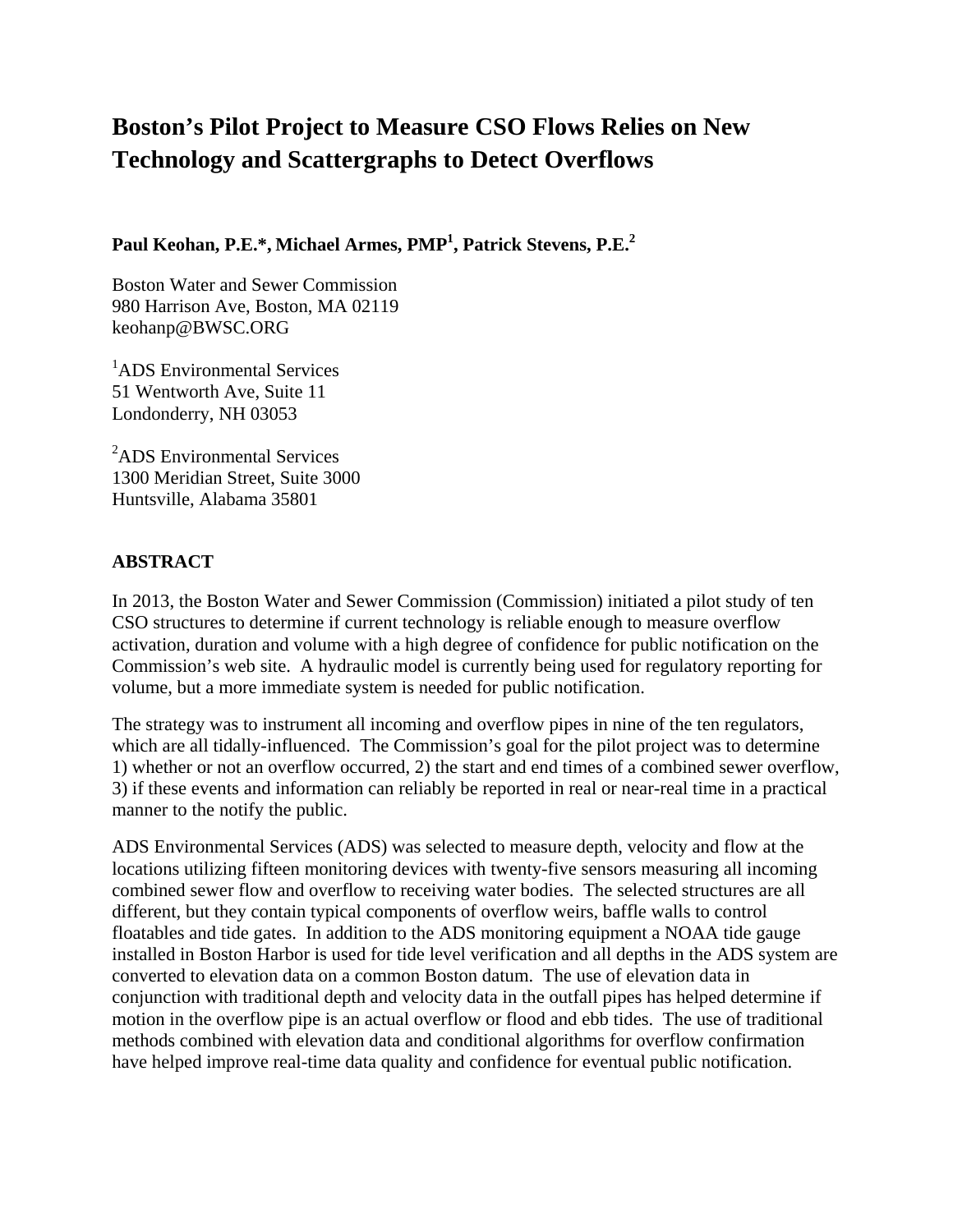The topic of this paper is an innovative method for understanding the regulator behavior and for identifying overflow events based upon repeatable patterns in scattergraphs. The incoming lines to all structures are metered with depth and velocity sensors and the scattergraphs of those data reveal patterns that, by themselves, can be used to identify and develop estimates of overflow volumes.

**KEYWORDS:** Combined Sewers, Combined Sewer Overflow, CSO, Flow Monitoring, Scattergraph, Tidal Influence

### **INTRODUCTION**

The Boston Water and Sewer Commission (Commission) developed a pilot program to identify occurrences of combined sewer overflows (CSOs) and to provide the public with this information. Several years ago, a plan to notify the public about CSOs was submitted to the regulatory agencies as required by the Commission's CSO NPDES Permit. To complete this plan, the Commission is investigating whether current technology can be used to identify; (1) when overflows occur and (2) whether overflow information can be posted onto a web page within a reasonable time after the overflow.

In 2013, the Commission hired ADS Environmental Services (ADS) to conduct a two (2)-year, pilot program to identify overflows and develop a web page for posting overflow information. Currently, ADS collects data from ten (10) regulator locations (Figure 1) and stores the data on a web site maintained by FlowWorks. In addition to storing data, this site has the capability of performing calculations and logic tests which can identify overflow conditions. Over the past eighteen (18) months, the pilot program has analyzed data from six (6) significant storms; comparing the various calculations to gain confidence in identifying the beginning and end of overflow events. At many of the regulators, confidence in identifying the overflow is fairly high. However, more storms will be needed to increase the confidence at several locations.

#### **Background**

Almost twenty years ago (20), the Metro Boston regional water authority, Massachusetts Water Reclamation Authority (MWRA) developed a long term control plan to reduce overflows from the combined areas in Boston as well as Cambridge, Somerville and Chelsea. The overall goal of the plan was to eliminate overflows to receiving waters used for swimming and reduce overflows to the remaining receiving waters such as Boston Harbor to four times a year or less. The regulator locations in the pilot program can discharge into Boston Harbor or Fort Point Channel, an embayment of the harbor.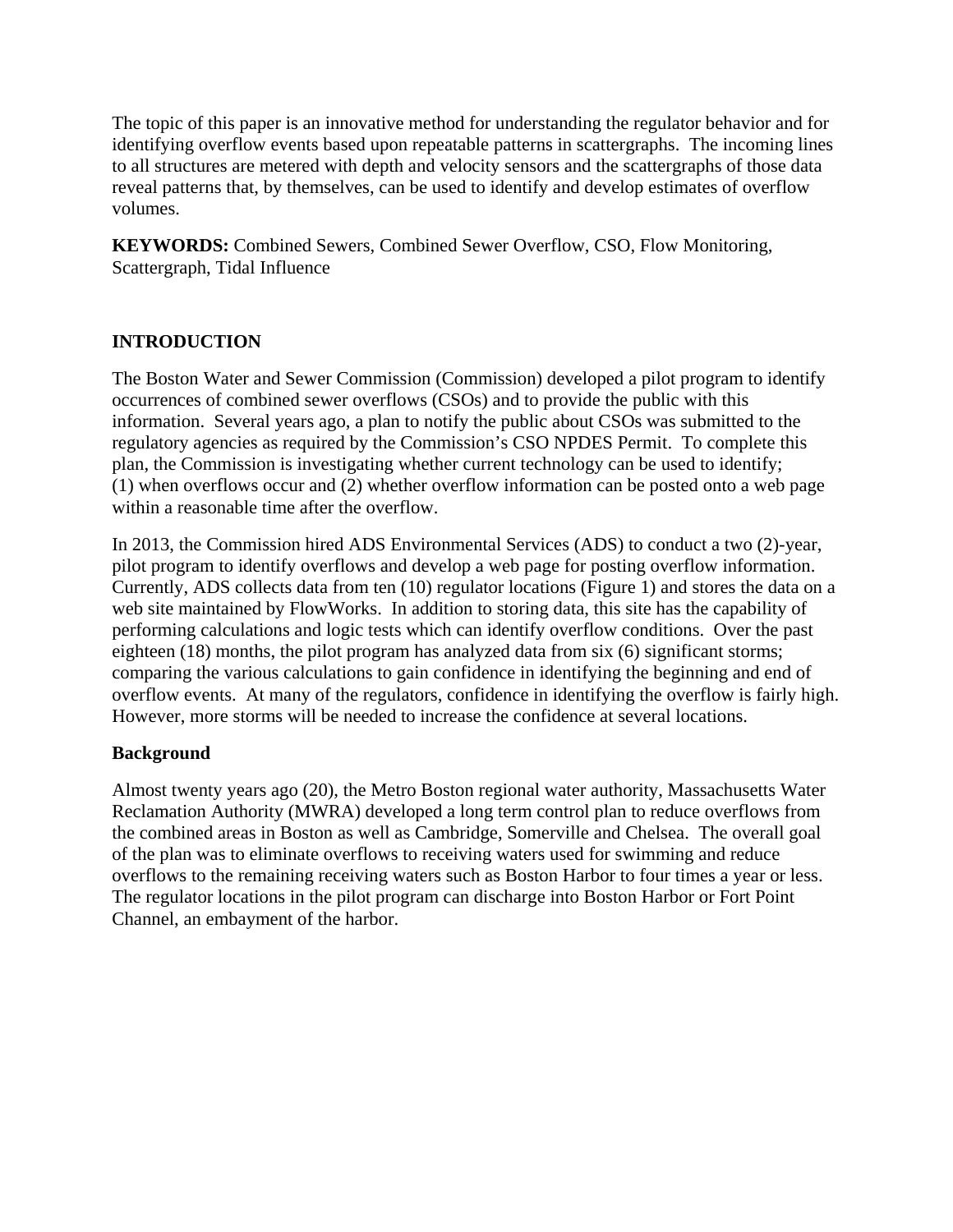

**Figure 1 - Boston Water and Sewer CSO pilot location map** 

during the project. During many of these events, stormwater or tidal water was present in the overflow pipes and affected the ability of the sensors near the overflow weirs to measure velocity with sufficient reliability; making it difficult to identify whether an overflow occurred.

Fortunately, the inlet sensors were not affected by tide or storm water and the full range of incoming combined sewer flows was measured. Depths and velocities from the inlet sensors were plotted onto scattergraphs to observe patterns in the data. During the initial stages of the storms, depth and velocity increased together as predicted by the Manning's equation. However, as the storm progressed this relationship broke down. Depth continued to increase while velocity decreased. The scatterplot presented later (Fig. 3) show depth and velocity points generally following a line of constant flow (Iso-Q lines). This line of constant value represents the capacity of the regulator to convey flows to the nearby interceptor.

Many programs in the past attempted to identify overflows by focusing on measuring depth and velocity near the overflow weirs or in the outfall pipes. If stormwater or tidal water was present in the outfall pipe downstream of the regulator, the measurements at the overflow weirs were often not useful. This program approached data collection differently; depth and velocity sensors were installed in the inlet pipes and downstream of the weirs. Data was collected in five (5) min intervals so that we could observe the rapidly changing conditions during an overflow. The project monitors the tidal heights in Boston Harbor, since all of the regulators are impacted by the height of the tide. To compare water levels at the sensors to the water level in Boston Harbor, each location was field surveyed with elevations established for all of the sensors.

Six significant rain events from an inch and a half (1.5") to nearly four (4") inches have occurred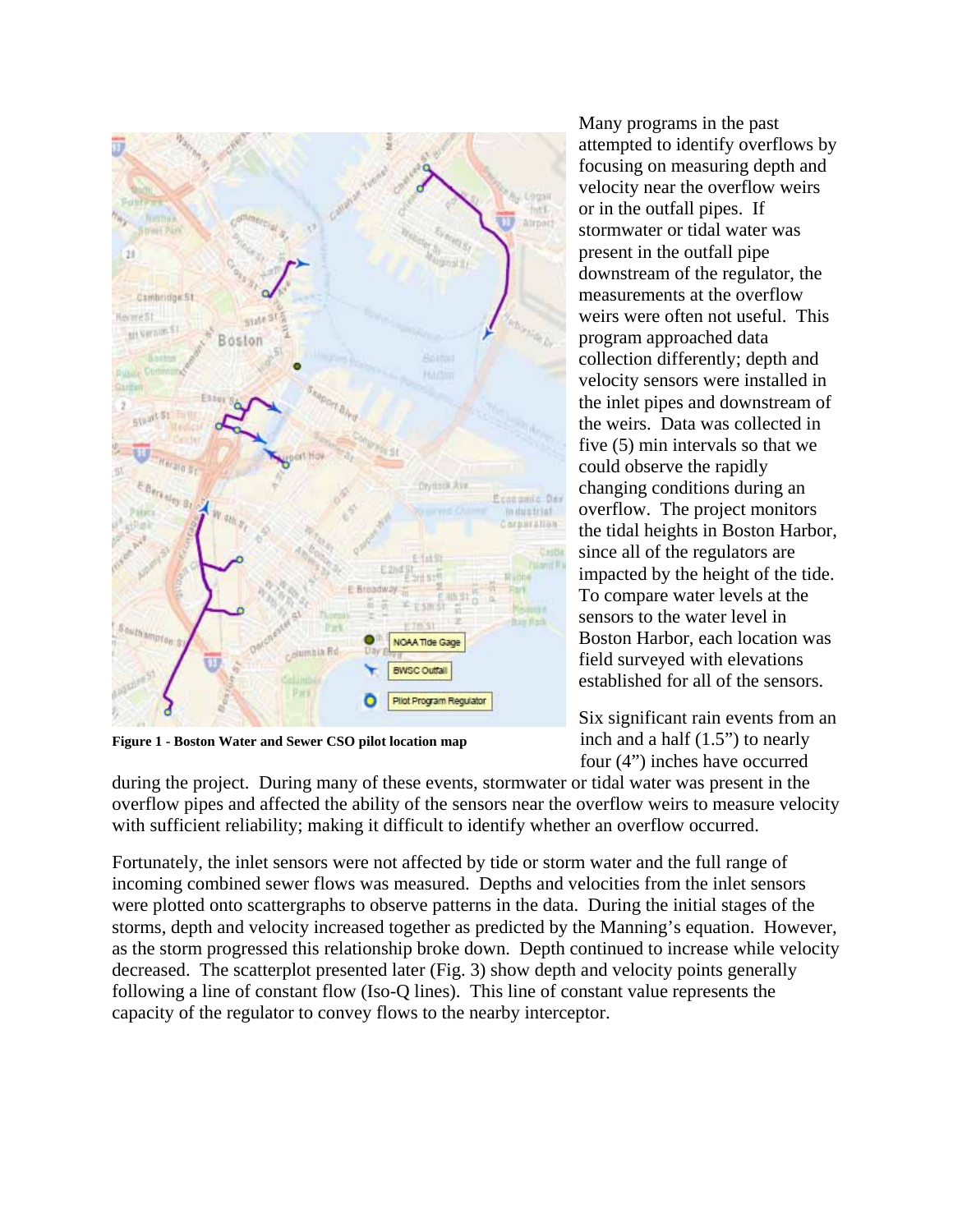Regulator capacity is specific to a location and plays an important role in identifying an overflow. When the inlet flow exceeds the regulator capacity, the overflow begins and the excess flow discharges into the overflow pipe. After the storm ends the inlet flow recedes to a level that the regulator is able to convey to the nearby interceptor or high tide forces the tide gate shut.

We were able to determine with a reasonable amount of confidence the hydraulic capacity for many of the locations in the program. During the storm as the flows build in the interceptors, the regulator capacity is usually less than its initial value. The reduction in capacity can be seen on the scattergraphs shown later in this paper.

### **METHODOLOGY**

The historical approach to measuring combined sewers has been to install meters in the overflow pipe to obtain an actual measurement of the overflow when it occurred. However, measuring in the overflow pipe is often affected by the conditions in the downstream portions of the overflow. In pipes with an invert below mean tide elevation, the flow meter will constantly register either positive or negative flows as the tides flood and ebb. For this work the Commission elected to measure all flows entering a regulator plus the overflow.



**Figure 2 - Simple Schematic of Regulator RE070/8-3**

Figure 2 is a simplified schematic of regulator RE070/8-3 showing that dry weather flow is diverted to an interceptor through a small connecting sewer. The incoming 1092 mm (43 inch) sewer conveys both dry and wet weather flow into the regulator and wet weather flow that exceeds the capacity of the 305 mm (12-inch) connecting sewer.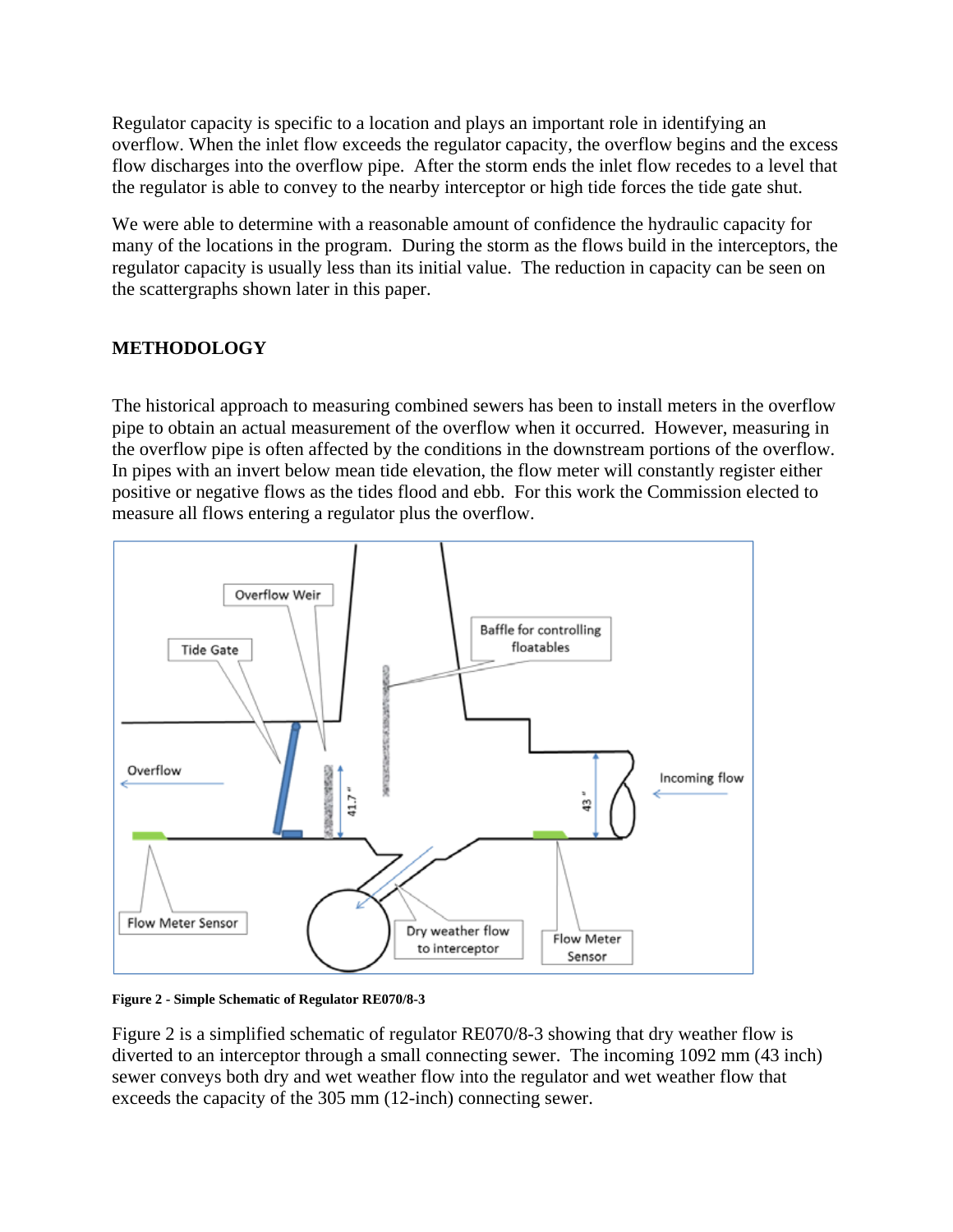Wet weather flows that; a) exceed the capacity of the connecting sewer, b) exceed the 1060 mm (41.7 inch) height of the overflow weir and 3) exceed the elevation of the tide outside of the tide gate will cause and overflow event. Metering at all locations will provide the most information about how the regulator functions.

The study of scattergraphs is a relatively new discipline in flow metering and many people have not been exposed to it. More information is available at http://www.adsenv.com/scattergraphs .

Scattergraphs for CSO regulators are some of the most complex because the hydraulic conditions are combination of free flow and variable backwater conditions caused by changing tide elevations. But no matter how complex the hydraulic conditions, the rules of gravity flow must be adhered to and that behavior must be evident in scattergraphs.

### **RESULTS**

As data were analyzed, interesting patterns were observed in the data and analysts attempted to understand the causes. A simple observation occurs during events in which no overflow occurs. Figure 3 shows a frequent pattern in which the flow rate during the ascending leg is at a higher flow rate than the descending leg. The key value from this graphic is the addition of Iso-Q lines or lines of constant flow rate. These lines are similar to the elevation contour lines on a topographic map where any point on an elevation contour line is at the same elevation. In this display any depth-velocity point along an Iso-Q line is at the same flow rate. The data shown in this example has a clockwise pattern.



**Figure 3 - Scattergraph of RE070/8-3 with Iso-Q lines**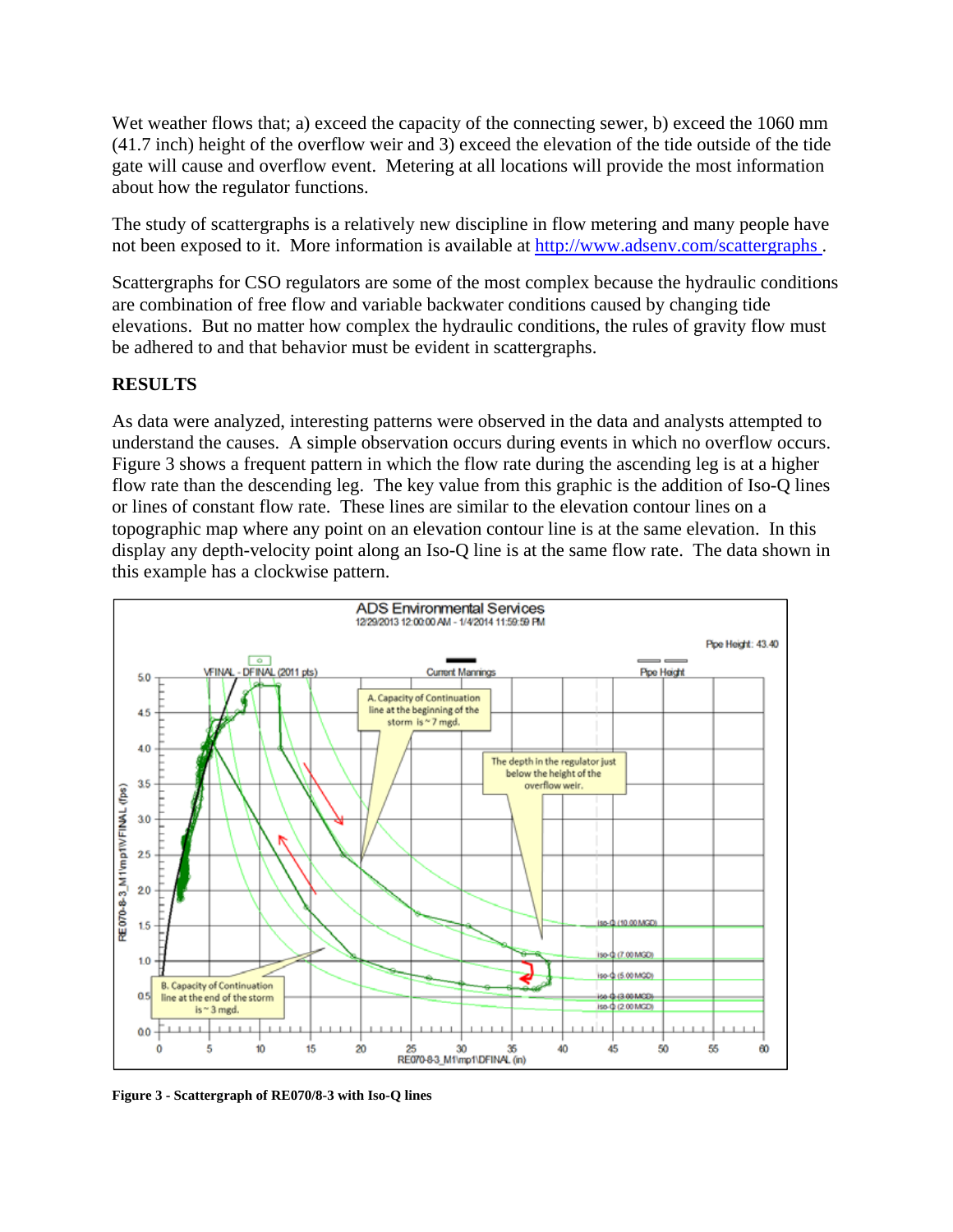The presumed cause of this clockwise pattern is that the interceptor has more capacity during the first part of the storm and is surcharged or affected by downstream pump activity during the recovery period allowing less flow to enter. This has not been verified by any metering data.

A second example is a scattergraph from an event that just overtopped the weir with no downstream tidal influence. There is a telltale data pattern from a meter just upstream of a weir in this condition and it is a near-linear pattern as shown in Figure 4.

Figure 5 shows a scattergraph of the incoming meter and it shows the beginning of this linear pattern for just three data points that exceeded

the weir height of  $1060$  mm  $(-41.7)$ inches). The flow rate to the continuation line as, as shown by the



**Figure 4 - Scattergraph with example of flow over a weir with no restriction**

Iso-Q lines was 0.31  $\text{m}^3$ /s (7 mgd) and as the depth over-topped the weir, flows increased to 0.37  $\text{m}^3$ /s (8.5 mgd). The peak overflow rate can be calculated as [8.5 mgd-7.0 mgd= 1.5 mgd] 0.066 m3/s. The duration is approximately 15 minutes (three data points) and the overflow volume can be calculated as well.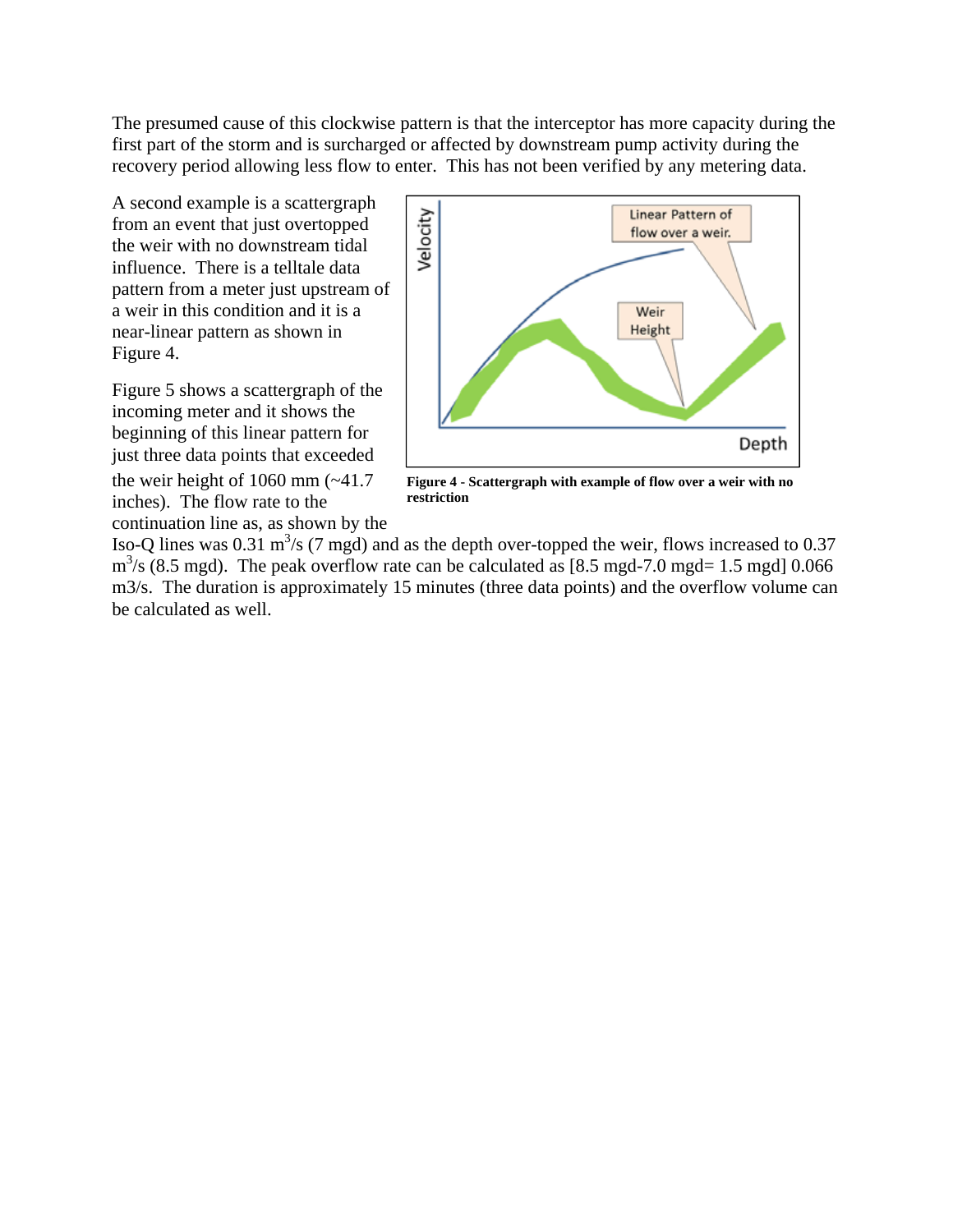

**Figure 5 - Scattergraph RE070/8-3 (30 Mar 2014 Storm Event)**

A more complex storm revealing a counter clockwise pattern was observed during a 9 Dec 2014 event shown in Figure 6. The overflow weir is around 1060 mm (41.7 inches) and both the ascending leg and descending leg of this scattergraph pattern show that the flow to the regional interceptor was approximately  $0.13 \text{ m}^3/\text{s}$  (3 mgd). In concept, any flow rate greater than this flow rate will be the overflow rate. The total overflow volume can be calculated by subtracting  $0.13 \text{ m}^3/\text{s}$  (3 mgd) from all measured data points during the event.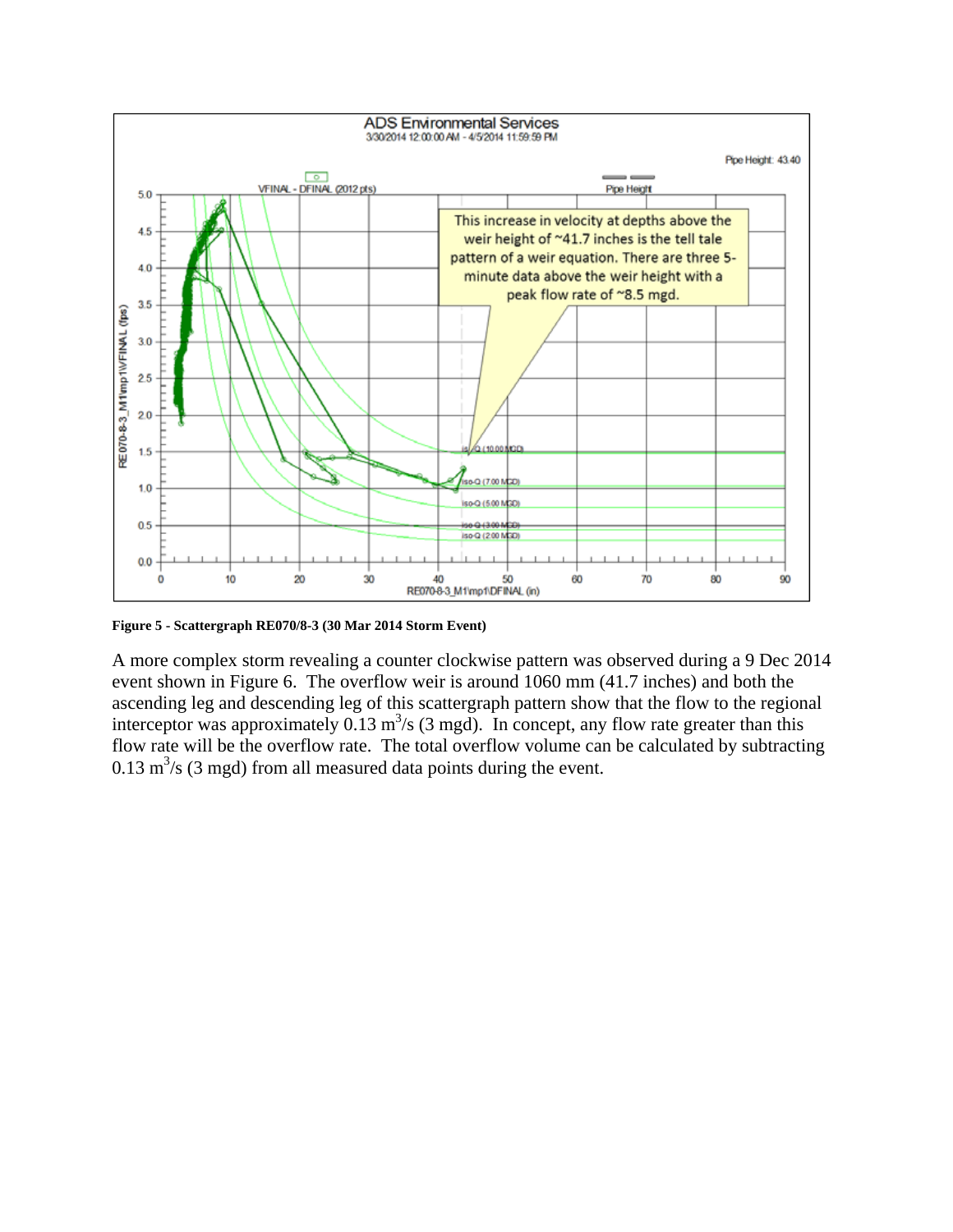

**Figure 6 - Scattergraph RE070/8-3 (9 Dec 2014 Storm Event)**

The corresponding hydrographs for events shown in Figure 7 and 9 provide a perspective most viewers are used to seeing. The hydrograph shows tide as measured in Boston Harbor in blue, incoming combined sewer depth converted to the same level datum in green and velocity shown in black. The overflow threshold (Weir) is red.

To help aid the reader we have placed red letters on both scattergraph and hydrograph at key points during the overflow event to serve as a guide. The initial storm flow (A) is following the 0.13 m<sup>3</sup>/s (3 mgd) Iso-Q line up until (B) the flow peaks at 0.22 m<sup>3</sup>/s (5 mgd), then subsides (C). There is an increase in the storm intensity creating a second, even higher, peak (D) at over 0.44 m<sup>3</sup>/s (10 mgd) before receding back (E) into the interceptor post storm. This overflow event lasted approximately six (6) hours and the duration can be determined by observing all the 5-minute data points greater than the weir height of 1060 mm (41.7 inches).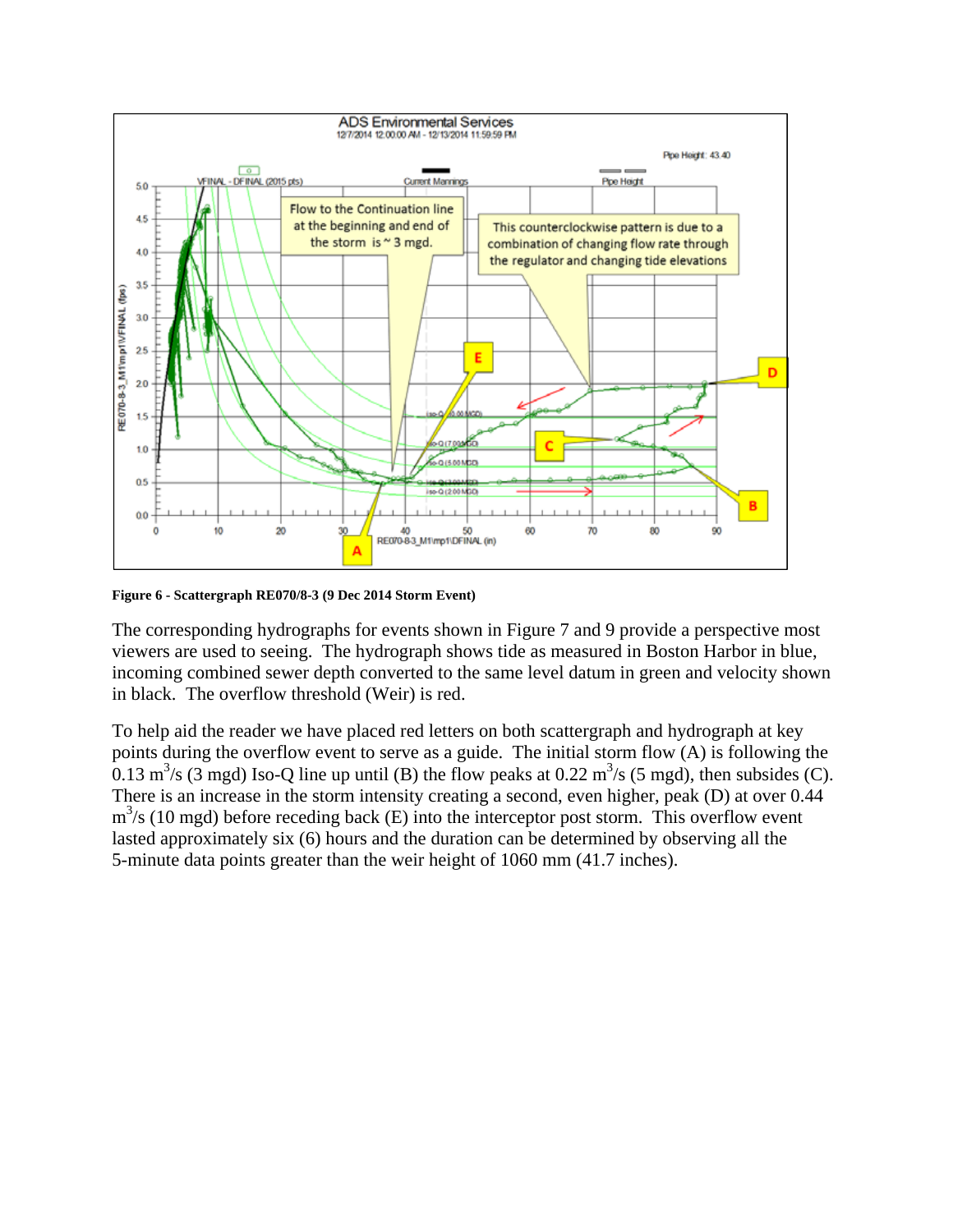

**Figure 7 - Hydrograph RE70/8-3 (9 Dec 2014 Storm Event)** 

It was noted that these scattergraph patterns were both clockwise and counter clockwise and an attempt was made to determine if additional value or meaning could be extracted from these patterns. After some detailed review of the tide elevation and measured flow it was determined that the clockwise and counter clockwise patterns are due to two independent variables affecting the measurements.

In a sewer with no impact from a downstream sewer, the velocity must change when depth changes. In normal open-channel gravity flow, an increase in depth will result in an increase in

velocity conforming to the Manning equation. If the sewer experiences a downstream restriction an increase in depth will result in velocity conforming to the Iso-Q line matching the capacity of the restriction.

If the downstream depth is controlled by some other factor such as tide, the rules change.



**Figure 8 - Scattergraph rotation guide**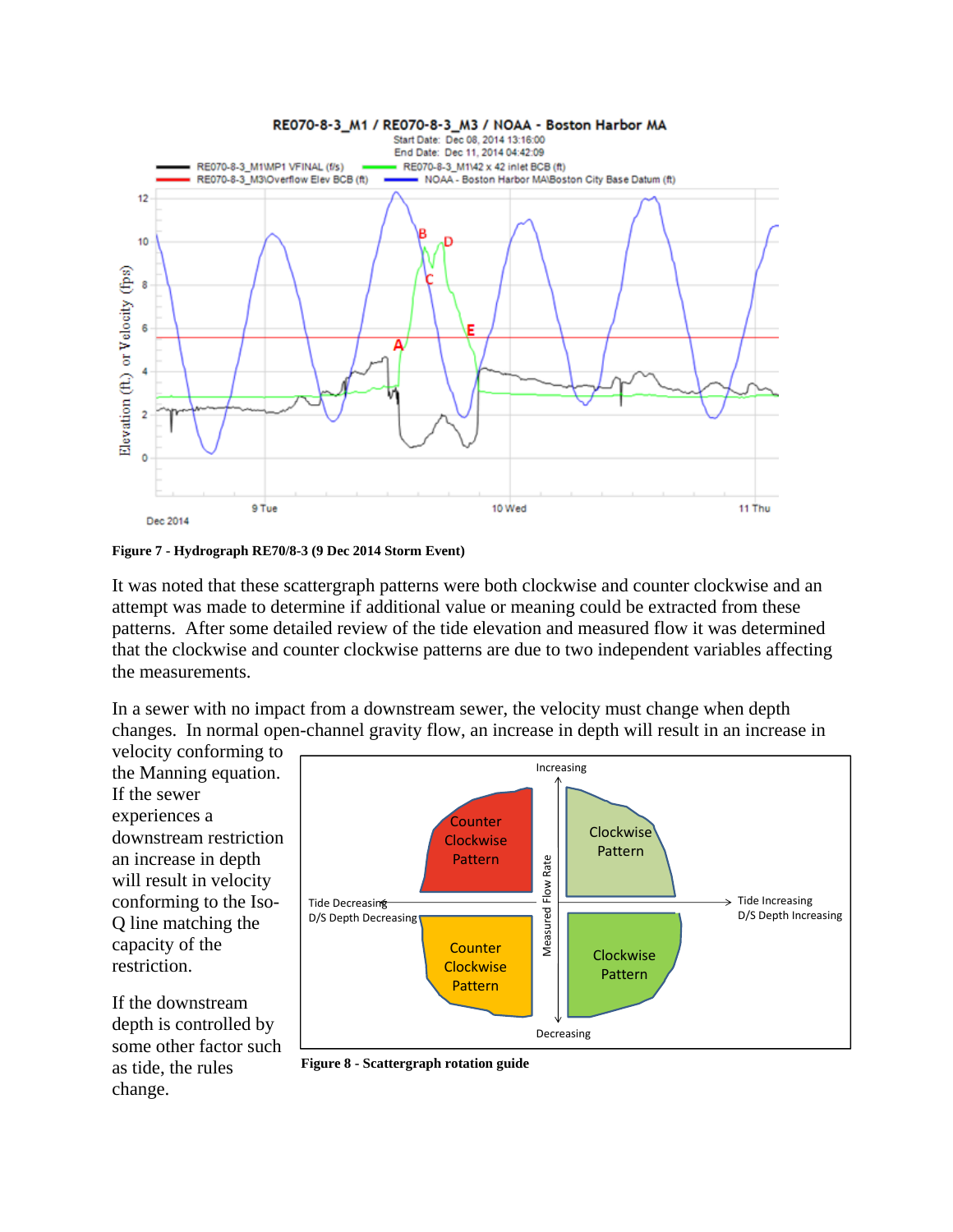Figure 8 describes four conditions using flow rate entering the regulator and depth of the downstream pipe controlled by tidal elevation. This concept allows even more value that can be extracted from the scattergraph of data from the incoming pipe. The tidal changes can be deduced from the clockwise or counter clockwise pattern of the scattergraph.

Another more complex example occurred during an event on 23 October 2014. The hydrograph for this event is shown in Figure 9 and significant events are shown by letters A, B, etc. Figure 10 is the corresponding scattergraph on the incoming sewer and the significant events are labeled similarly.

In this example, a 01:00 am storm occurred near high tide and the depth in the regulator was not able to overcome the elevation of the tide and no overflow occurred (event B). A second storm occurred at 03:00 am near low tide and the depth and velocity of the incoming sewer clearly showed that an overflow occurred (event D) as shown by the increase in Iso-Q from 0.30  $\text{m}^3/\text{s}$ (7mgd) to 0.44  $\text{m}^3$ /s (10 mgd). There was not a noticeable clockwise or counter-clockwise pattern in either of these two events.



**Figure 9 - Scattergraph for RE070/8-3 (23 Oct 2014 Storm Event)**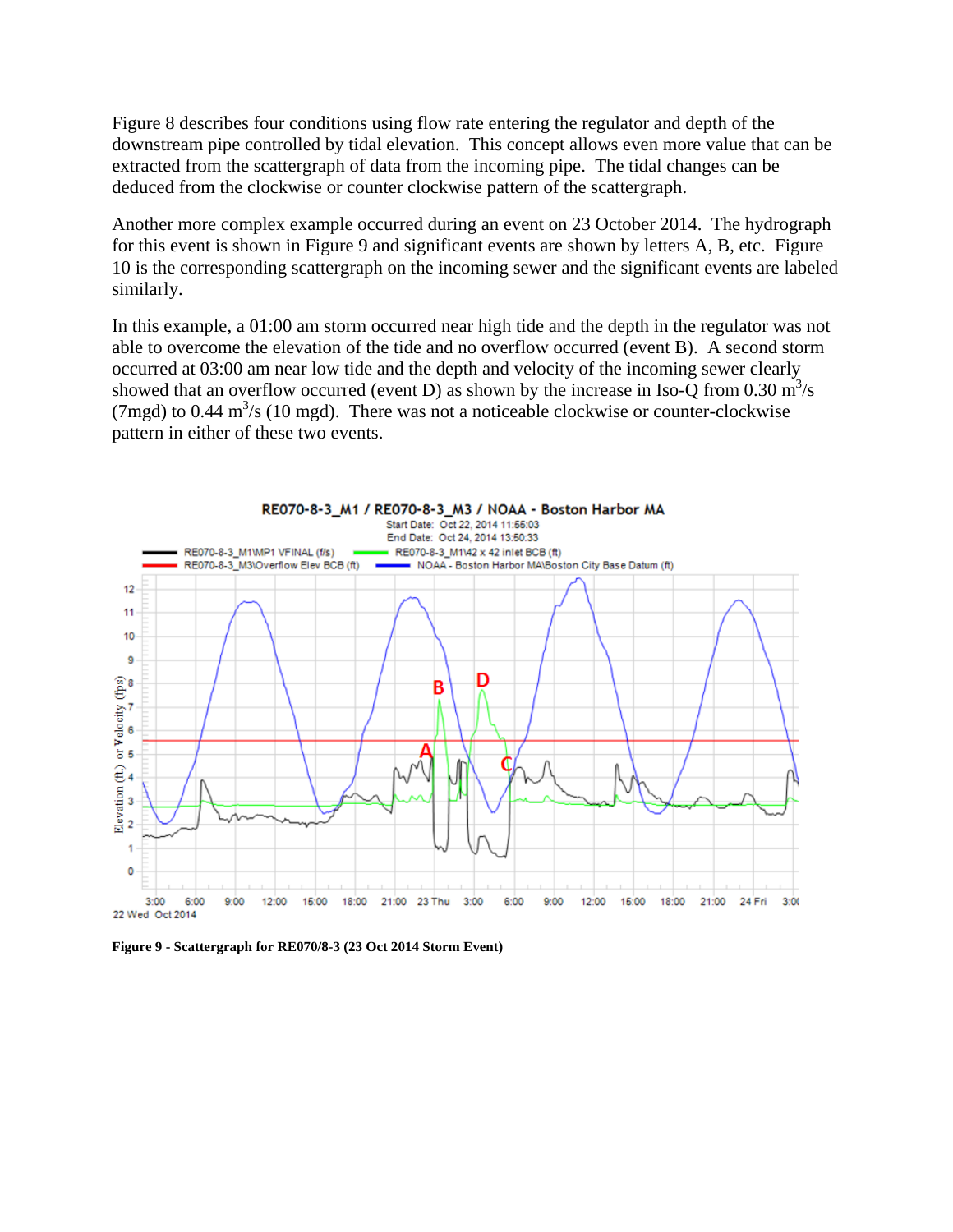

**Figure 10 - Scattergraph RE070/8-3 (23 Oct 2014 Storm Event)**

## **CONCLUSIONS**

This project was designed to measure all flow entering each regulator and the overflow in a single outfall pipe. The purpose was to make sure we could completely understand how the regulators function and also to have sufficient data to calibrate hydraulic models if desired. Going into the project it was assumed that the primary source of CSO information would be data from the overflow pipe and other data collected would support or verify what was observed during the overflow. Great effort was taken to convert all depth data to a common elevation so that elevation comparisons between tides and regulator could be used as a test for an overflow. Ultimately, tidal elevations could not be compared to the water elevations in the overflow pipe. It appeared that the tide gates downstream or stormwater already in the overflow pipe influenced our measurements and minimized the ability to assume overflow activation from depth alone.

After examining data collected from entering and leaving the regulator it became apparent that incoming data was much more reliable and should be the primary source of information. The data from the outfall pipe should be used for support or verification of event. This is clearly reversed from traditional views of how to track CSO activity.